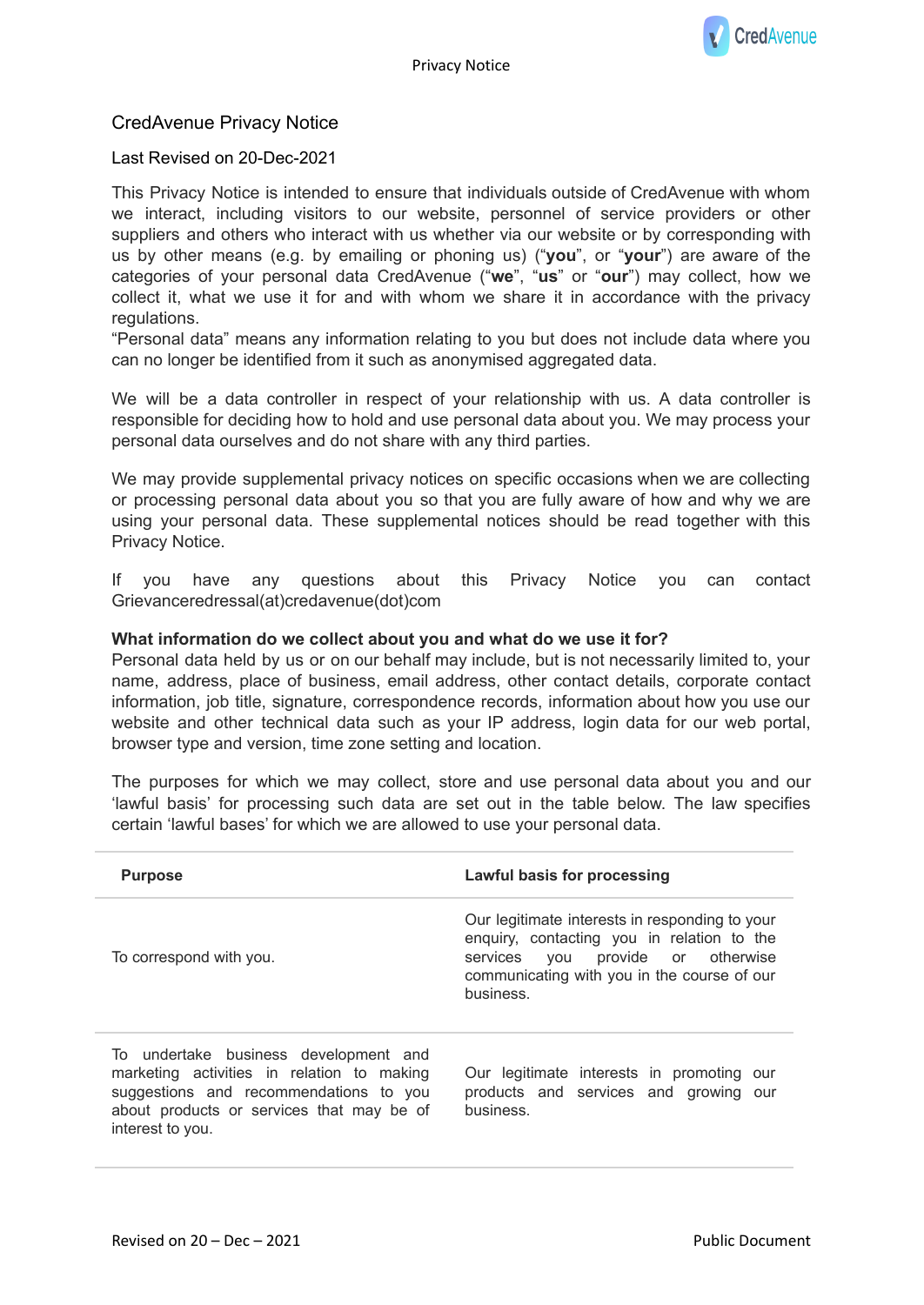

|                                                                                                                                                                                                                              | Individuals can opt-out of receiving such<br>messages at any time by contacting<br>support(at)credavenue(dot)com.           |
|------------------------------------------------------------------------------------------------------------------------------------------------------------------------------------------------------------------------------|-----------------------------------------------------------------------------------------------------------------------------|
| Corresponding with third parties such as<br>service providers, legal advisors and<br>regulatory authorities to comply with any legal<br>obligation imposed on us or in order to pursue<br>our legitimate business interests. | Compliance with applicable legal obligations.<br>Our legitimate interests in conducting our<br>business in a proper manner. |
| To maintain our records.                                                                                                                                                                                                     | Our legitimate interests in conducting our<br>business in a proper manner.                                                  |

To administer and maintain our website we may record and monitor your use of our website which may include analysing your use of our website.

Our legitimate interests in studying how our services are used, keeping our website updated and relevant, to develop our business and inform our marketing strategy.

In addition to the uses above, please note that we may also process your information where we are required by law to do so or if we reasonably believe that it is necessary to protect our rights and/or to comply with judicial or regulatory proceedings, a court order or other legal process.

#### **How do we collect this information?**

We typically collect personal data about you when you provide information to us or others acting on our behalf when communicating or transacting with us in writing by filling in forms or by corresponding with us by post, telephone, email or otherwise. For instance, when you create an account on our webportal, request information from us or otherwise correspond with us. As you interact with our website, we may automatically collect technical data about your equipment, browsing actions and patterns. We collect this personal data by using server logs and other similar technologies.

In addition, we may receive personal data about you from third parties, such as public sources or information vendors.

#### **With whom will we share your information?**

We may share your personal data with a third party where this is required by law, where it is necessary to perform any contract with you, or where we have another legitimate interest in doing so.

We may need to share your personal data with:

- other entities within our group as part of our regular reporting activities on company performance, in the context of a business reorganisation or group restructuring exercise or for assistance in relation to marketing and business development.
- professional advisers including lawyers, bankers, auditors and insurers to the extent such information is relevant to their performance of their services;
- regulators; and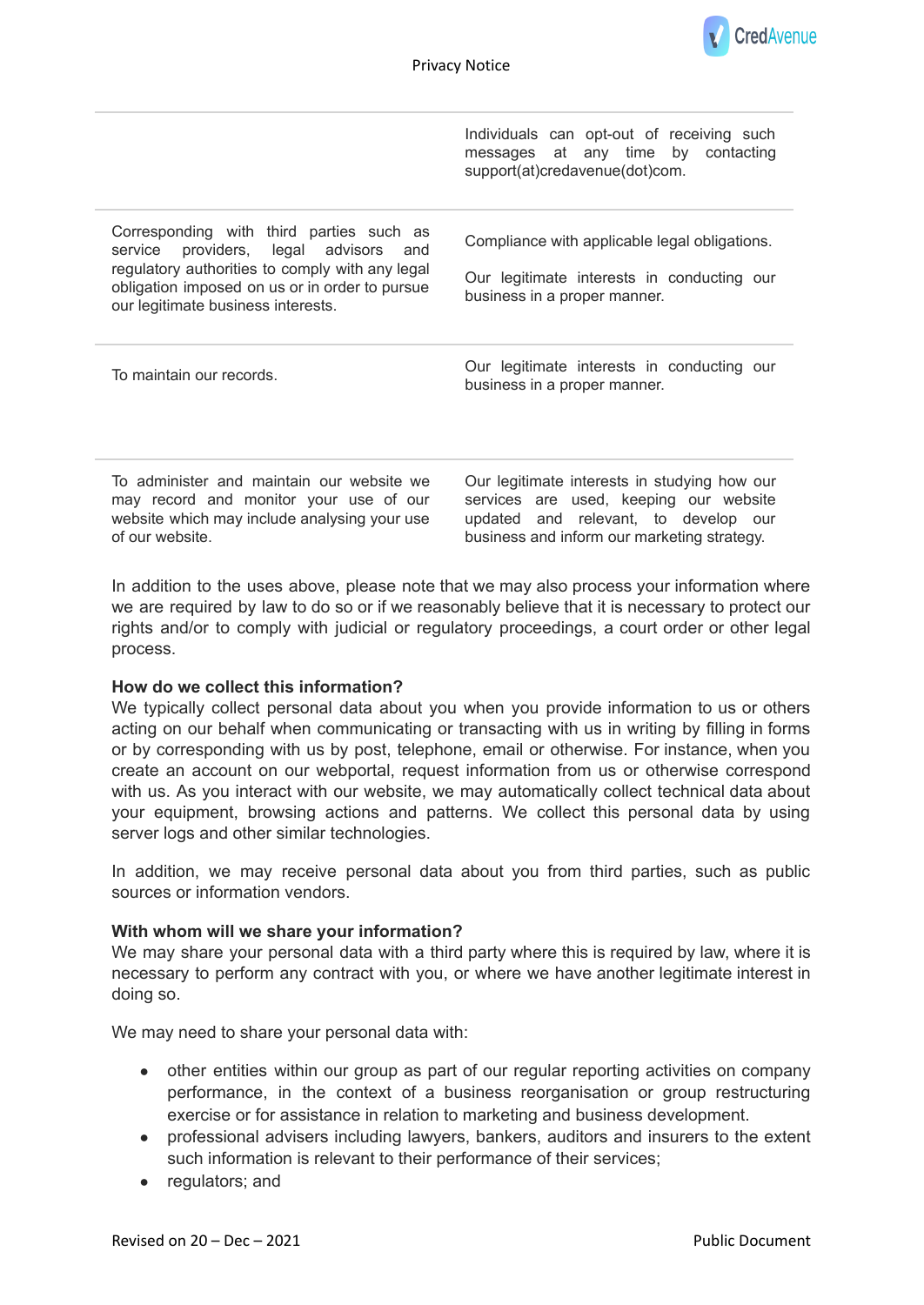

• any of our service providers where such information is relevant to their performance of such services;

We may also need to share your personal data with a regulator or to otherwise comply with applicable law or judicial process or if we reasonably believe that disclosure is necessary to protect our rights and/or to comply with judicial or regulatory proceedings, a court order or other legal process.

## **How long will we retain your information?**

We will retain your personal data for as long as necessary to fulfil the purposes for which it was collected, including for the purposes of satisfying any legal, regulatory, accounting or reporting requirements and our legitimate interests in maintaining such personal information in our records. In doing this we will have regard to the amount, nature, and sensitivity of the personal data, the potential risk of harm from unauthorised use or disclosure of your personal data, the purposes for which we process your personal data and whether we can achieve those purposes through other means, and the applicable legal requirements. Generally, we will keep information relevant to our dealings with you for five years following the last date of activity (or longer if required by applicable laws and regulations).

In some circumstances your personal data may be anonymised so that it can no longer be associated with you, in which case it is no longer personal data.

Once we no longer require your personal data for the purposes for which it was collected, we will securely destroy your personal data in accordance with applicable laws and regulations.

### **Accuracy of information**

It is important that the personal data we hold about you is accurate and current. Please let us know if your personal data which we hold changes during your relationship with us.

#### What we may need from you

We may need to request specific information from you to help us confirm your identity and ensure your right to access the information (or to exercise any of your other rights). This is another appropriate security measure to ensure that personal data is not disclosed to any person who has no right to receive it.

#### **Right to withdraw consent**

In the limited circumstances where you may have provided your consent to the collection, processing and transfer of your personal data for a specific purpose, you have the right to withdraw your consent for that specific processing at any time. To withdraw your consent, please contact Grievanceredressal(at)credavenue(dot)com. Once we have received notification that you have withdrawn your consent, we will no longer process your information for the purpose(s) to which you originally consented unless we are required to retain your data for a legal or regulatory purpose.

# **Your rights in relation to your information**

- **Object to processing of your Data.** Users have the right to object to the processing of their Data if the processing is carried out on a legal basis other than consent. Further details are provided in the dedicated section below.
- **Access your Data.** Users have the right to learn if Data is being processed by the Owner, obtain disclosure regarding certain aspects of the processing and obtain a copy of the Data undergoing processing.